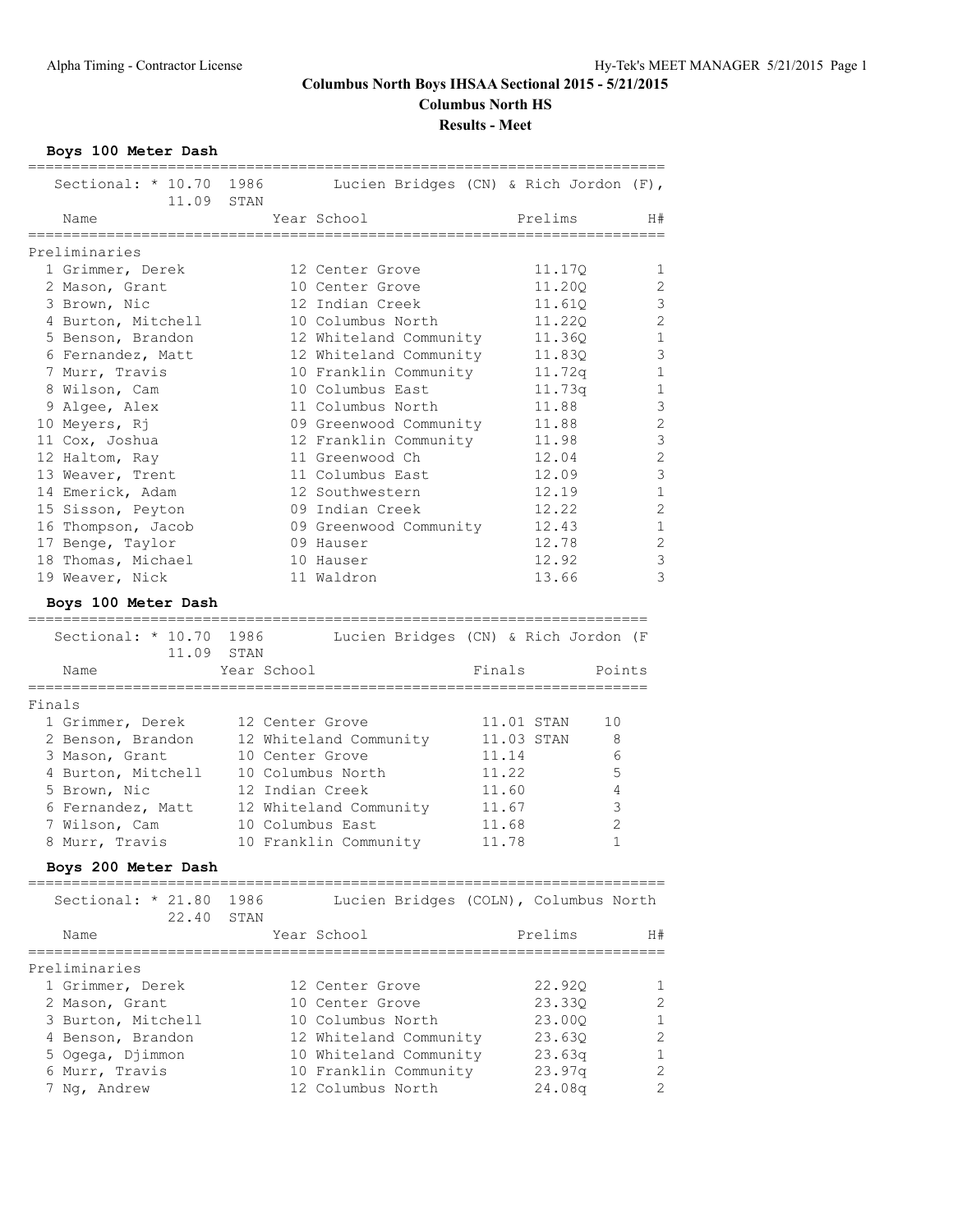## **....Boys 200 Meter Dash**

| 8 Simpson, Caleb   | 11 Columbus East       | 24.59 <sub>q</sub> | -2 |
|--------------------|------------------------|--------------------|----|
| 9 Case, Hayden     | 10 Greenwood Ch        | 24.74              | 1  |
| 10 Hogan, Jamon    | 09 Columbus East       | 24.90              | 1  |
| 11 Emerick, Adam   | 12 Southwestern        | 25.06              | -2 |
| 12 Thompson, Jacob | 09 Greenwood Community | 25.53              | -1 |
| 13 Sipes, Ryon     | 11 Waldron             | 27.01              | -2 |

## **Boys 200 Meter Dash**

| Sectional: $* 21.80$<br>22.40 STAN | 1986<br>Lucien Bridges (COLN), Columbus Nort |        |               |
|------------------------------------|----------------------------------------------|--------|---------------|
| Name                               | Year School                                  | Finals | Points        |
|                                    |                                              |        |               |
| Finals                             |                                              |        |               |
| 1 Grimmer, Derek                   | 12 Center Grove                              | 22.62  | 10            |
| 2 Benson, Brandon                  | 12 Whiteland Community                       | 22.64  | 8             |
| 3 Ogega, Djimmon                   | 10 Whiteland Community                       | 23.12  | 6             |
| 4 Burton, Mitchell                 | 10 Columbus North                            | 23.13  | 5             |
| 5 Mason, Grant                     | 10 Center Grove                              | 23.45  | 4             |
| 6 Ng, Andrew                       | 12 Columbus North                            | 24.22  | 3             |
| 7 Murr, Travis                     | 10 Franklin Community                        | 24.33  | $\mathcal{P}$ |
| 8 Simpson, Caleb                   | 11 Columbus East                             | 24.46  |               |

==========================================================================

#### **Boys 400 Meter Dash**

| Sectional: * 48.50 1985<br>49.42 STAN |                                                                         | Lee Bridges (COLN), Columbus North                                                                                                                                                                                             |                                  |
|---------------------------------------|-------------------------------------------------------------------------|--------------------------------------------------------------------------------------------------------------------------------------------------------------------------------------------------------------------------------|----------------------------------|
| Name                                  | Year School                                                             | Finals H# Points                                                                                                                                                                                                               |                                  |
| 1 Hohlt, Jackson                      | 11 Center Grove                                                         | 50.00                                                                                                                                                                                                                          | 3 10                             |
|                                       | 2 Hart, Zach 12 Center Grove                                            | 50.02                                                                                                                                                                                                                          | $3 \t 8$                         |
|                                       | 3 Larson, Trent 12 Columbus North 50.14                                 |                                                                                                                                                                                                                                | $3\qquad 6$                      |
|                                       | 4 Pflueger, Robert 10 Columbus North 52.81                              |                                                                                                                                                                                                                                | $2^{\circ}$<br>5                 |
|                                       | 5 Fromer, Tyler 09 Franklin Community 53.39                             |                                                                                                                                                                                                                                | $2^{\sim}$<br>$\overline{4}$     |
|                                       | 6 Cloud, Shaw 11 Whiteland Community 53.87                              |                                                                                                                                                                                                                                | 3 <sup>7</sup><br>$\mathfrak{Z}$ |
|                                       | 7 O'Neal, Steven 11 Columbus East 53.88                                 |                                                                                                                                                                                                                                | 3 <sup>7</sup><br>$\overline{c}$ |
| 8 Case, Hayden                        | 10 Greenwood Charles 54.06                                              |                                                                                                                                                                                                                                | $2^{\circ}$<br>$\mathbf{1}$      |
| 9 Schroering, Alec                    | 10 Greenwood Community 54.34                                            |                                                                                                                                                                                                                                | $\overline{c}$                   |
| 10 Thompson, Chase                    | 12 Columbus East                                                        | 54.57                                                                                                                                                                                                                          | $\mathfrak{Z}$                   |
| 11 Livingston, Raine                  | 09 Whiteland Community 55.08                                            |                                                                                                                                                                                                                                | 3                                |
| 12 Sisson, Peyton                     | 09 Indian Creek 55.16                                                   |                                                                                                                                                                                                                                | $\overline{c}$                   |
| 13 Bowling, Mitchell                  | 09 Greenwood Ch                                                         | 56.26                                                                                                                                                                                                                          | $\mathbf{1}$                     |
|                                       | 14 Samples, Jordan 10 Greenwood Community 56.92                         |                                                                                                                                                                                                                                | $\mathbf{1}$                     |
| 15 Johnson, Hank                      | 10 Waldron                                                              | 58.77                                                                                                                                                                                                                          | $\mathbf{1}$                     |
| 16 Sipes, Ryon 11 Waldron             |                                                                         | 59.98                                                                                                                                                                                                                          | $\mathbf{2}$                     |
|                                       | 17 Kirschbaum, Adam 10 Southwestern                                     | 1:01.87                                                                                                                                                                                                                        | $\mathbf{1}$                     |
| Boys 800 Meter Run                    | ===================                                                     |                                                                                                                                                                                                                                |                                  |
|                                       | Sectional: * 1:55.20 2013 Luke Bertolet, Greenwood Co<br>$1:55.36$ STAN |                                                                                                                                                                                                                                |                                  |
| Neme Veen Cabeal                      |                                                                         | the state of the material control of the state of the state of the state of the state of the state of the state of the state of the state of the state of the state of the state of the state of the state of the state of the |                                  |

| Name               | Year School       | Finals  | H# Points |
|--------------------|-------------------|---------|-----------|
|                    |                   |         |           |
| 1 Wright, Joe      | 12 Columbus North | 1:57.96 | 2 10      |
| 2 Stapleton, Grant | 12 Center Grove   | 1:57.97 | $2^8$     |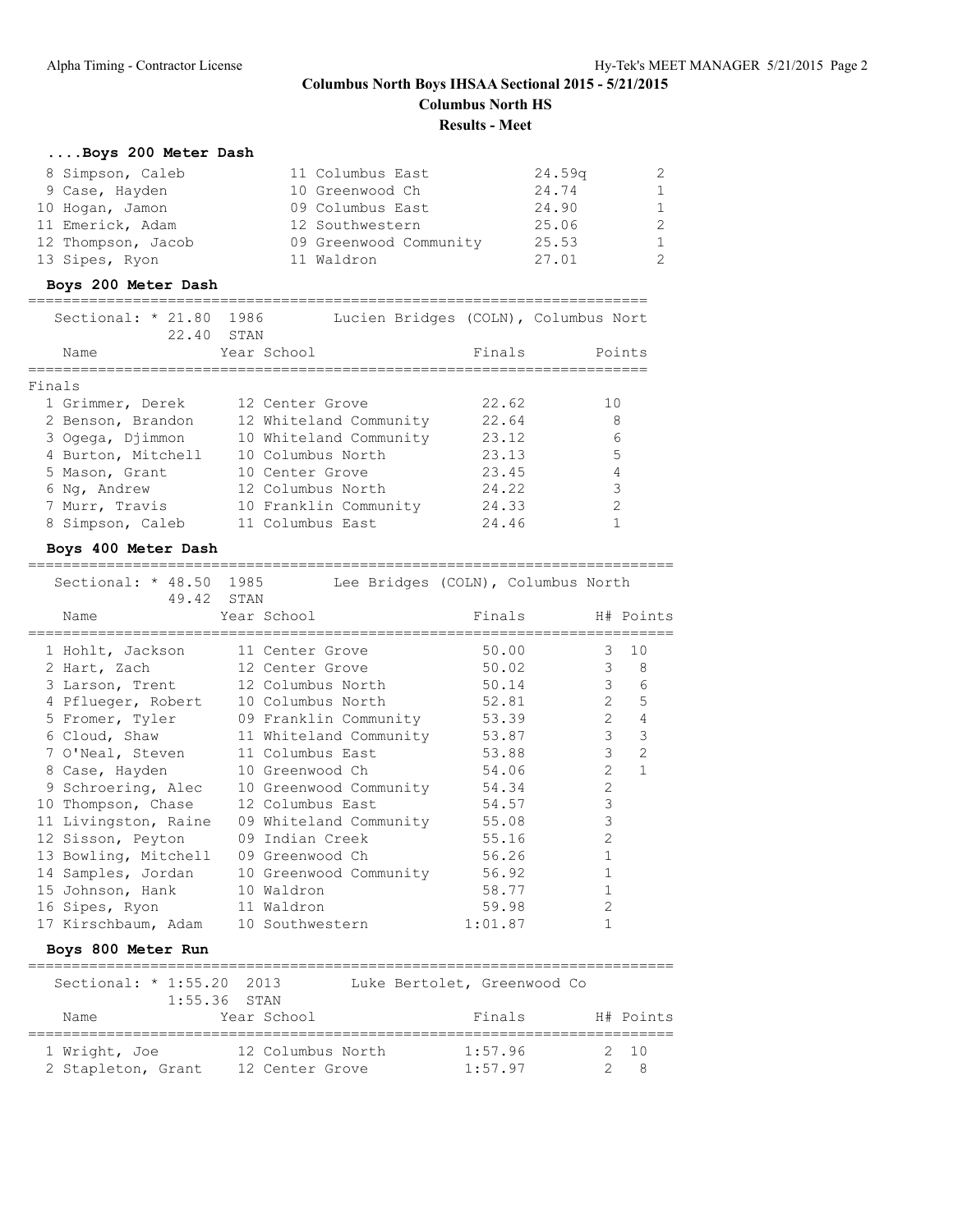#### **....Boys 800 Meter Run**

| 3 Fill, Nathan                        | 11 Center Grove                           | 1:59.45 | $\overline{2}$ | 6              |
|---------------------------------------|-------------------------------------------|---------|----------------|----------------|
|                                       | 4 Tucker, Luke 11 Franklin Community      | 1:59.76 | $\overline{2}$ | 5              |
|                                       | 5 McGaha, Chandler 10 Franklin Community  | 2:02.87 | $\overline{2}$ | $\overline{4}$ |
|                                       | 6 Porter, Ben 12 Columbus North           | 2:04.22 | $\overline{2}$ | 3              |
| 7 Oskins, Lucas                       | 10 Greenwood Community                    | 2:05.94 | $\overline{2}$ | 2              |
|                                       | 8 Merritt, Josh 12 Whiteland Community    | 2:09.94 | $\overline{2}$ | 1              |
| 9 Busse, Mitchell 11 Columbus East    |                                           | 2:12.79 | $\mathfrak{D}$ |                |
|                                       | 10 Terhune, Conner 09 Greenwood Community | 2:13.20 | $\overline{2}$ |                |
| 11 Richardson, Isaac 12 Columbus East |                                           | 2:13.43 | $\overline{2}$ |                |
| 12 Hamilton, Lee 12 Hauser            |                                           | 2:17.15 | $\overline{2}$ |                |
| 13 Scoville, Joseph 10 Waldron        |                                           | 2:21.01 | $\mathbf{1}$   |                |
| 14 Echeverri, Gabriel 11 Indian Creek |                                           | 2:27.28 | $\mathbf{1}$   |                |
| 15 Montgomery, Zach                   | 09 Waldron                                | 2:27.61 |                |                |
| 16 Thrupmonchai, Top                  | 11 Indian Creek                           | 2:28.70 | 1              |                |
| 17 Everroad, Austin 10 Hauser         |                                           | 2:30.28 |                |                |
|                                       | 17 Gentry, Brett 12 Whiteland Community   | 2:30.28 |                |                |
| 19 Featherston, Brant 10 Southwestern |                                           | 2:36.00 |                |                |
|                                       |                                           |         |                |                |

#### **Boys 1600 Meter Run**

======================================================================= Sectional: \* 4:10.89 2003 Christian Wagner (COLN), Columbus 4:16.50 STAN Atletic STAN Annual Points (16.50 STAN)<br>Name Tear School Mame Points Points ======================================================================= 1 Ballard, Chase 12 Columbus North 4:23.81 10 2 Miller, Griffin 12 Center Grove  $4:25.91$  8 3 Rankin, Ben 11 Columbus North 4:27.30 6 4 Conners, Blaine 12 Franklin Community 4:31.12 5 5 Veach, Hayden 11 Southwestern 4:40.11 4 6 Bean, Paul 10 Columbus East 4:41.41 3 7 Slater, Hunter 11 Greenwood Ch 4:42.65 2 8 Hostetter, Peter 11 Franklin Community 4:43.52 1 9 Jones, Christopher 09 Center Grove 4:43.62 10 Pine, Ethan 09 Greenwood Community 4:47.89 11 Neihart, Zeke 11 Greenwood Community 4:49.33 12 Williams, Jared 11 Whiteland Community 4:51.18 13 Zieleniuk, Michael 09 Columbus East 4:58.10 14 Bowman, Sean 10 Indian Creek 4:58.85 15 Davenport, Jared 11 Greenwood Ch 5:01.80 16 Rush, Owen 10 Hauser 5:15.03 17 Seelye, David 09 Hauser 5:17.34 18 Kelley, Jacob 11 Southwestern 5:35.98 19 Montgomery, Zach 09 Waldron 5:41.91 20 Turner, Zach 12 Waldron 6:05.86

#### **Boys 3200 Meter Run**

| Sectional: $* 8:53.80$ | 2003<br>$9:16.26$ STAN | Christian Wagner (COLN), Columbus N |        |
|------------------------|------------------------|-------------------------------------|--------|
| Name                   | Year School            | Finals                              | Points |
| 1 Ballard, Chase       | 12 Columbus North      | 9:20.23                             | 1 O    |
| 2 Williams, Seth       | 12 Columbus North      | 9:27.87                             | 8      |
| 3 Miller, Griffin      | 12 Center Grove        | 9:38.86                             | 6      |
| 4 Yeend, Nick          | 10 Southwestern        | 9:58.94                             | 5      |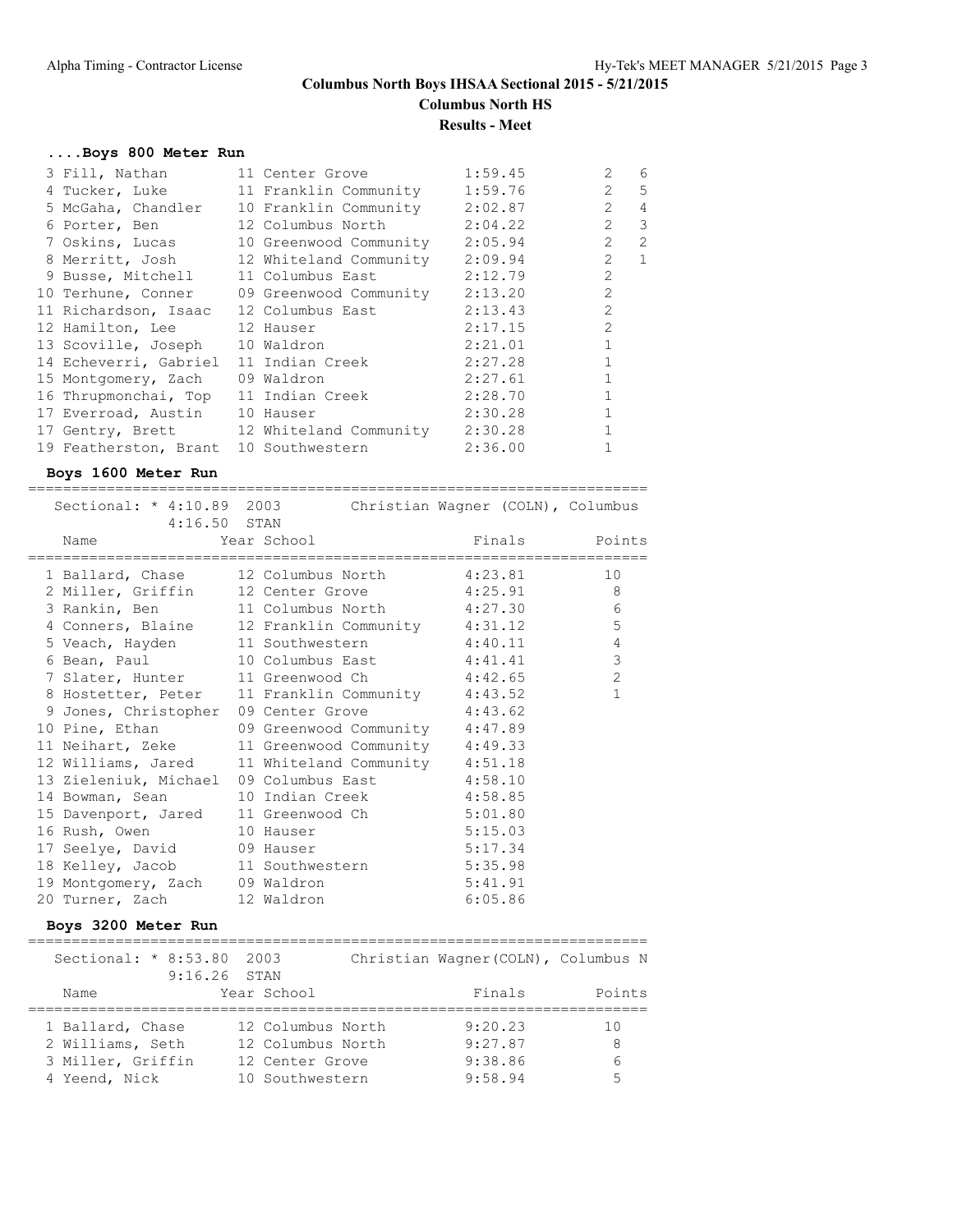#### **....Boys 3200 Meter Run**

| 09 Franklin Community  | 10:01.59                                                                                                                                                                                                                   | 4                                                                                                                       |
|------------------------|----------------------------------------------------------------------------------------------------------------------------------------------------------------------------------------------------------------------------|-------------------------------------------------------------------------------------------------------------------------|
|                        | 10:04.20                                                                                                                                                                                                                   | 3                                                                                                                       |
|                        | 10:04.65                                                                                                                                                                                                                   | 2                                                                                                                       |
| 12 Whiteland Community | 10:13.12                                                                                                                                                                                                                   | $\mathbf 1$                                                                                                             |
| 11 Greenwood Ch        | 10:21.21                                                                                                                                                                                                                   |                                                                                                                         |
|                        | 10:21.36                                                                                                                                                                                                                   |                                                                                                                         |
|                        | 10:28.36                                                                                                                                                                                                                   |                                                                                                                         |
|                        | 10:39.29                                                                                                                                                                                                                   |                                                                                                                         |
| 11 Center Grove        | 10:43.55                                                                                                                                                                                                                   |                                                                                                                         |
| 10 Southwestern        | 11:02.22                                                                                                                                                                                                                   |                                                                                                                         |
| 10 Columbus East       | 11:07.94                                                                                                                                                                                                                   |                                                                                                                         |
| 09 Hauser              | 11:13.89                                                                                                                                                                                                                   |                                                                                                                         |
| 09 Waldron             | 11:43.30                                                                                                                                                                                                                   |                                                                                                                         |
|                        | 11:58.12                                                                                                                                                                                                                   |                                                                                                                         |
|                        | DNF                                                                                                                                                                                                                        |                                                                                                                         |
|                        | 10 Bean, Paul<br>11 Fendley, Jacob<br>12 Neihart, Zeke<br>14 Tucker, Andrew<br>15 Sensanbaugher, Jos<br>16 Seelye, David<br>17 Montgomery, Andrew<br>18 Scoville, Joseph 10 Waldron<br>-- Davenport, Jared 11 Greenwood Ch | 12 Franklin Community<br>11 Greenwood Community<br>10 Columbus East<br>10 Whiteland Community<br>11 Greenwood Community |

#### **Boys 110 Meter Hurdles**

========================================================================= Sectional: \* 14.06 5/22/2014 Justin Veteto, Center Grove Sectional: \* 14.06 5/22/2014 Justin Veteto, Center Grove  $14.85$  STAN Name Tear School Prelims H# ========================================================================= Preliminaries 1 Cobb, Logan 12 Indian Creek 14.91Q 1 2 Behling, Michael 12 Columbus North 15.82Q 2 3 Perry, Triston 10 Columbus North 15.61Q 1 4 Moran, Blake 11 Center Grove 15.83Q 2 5 Gaddy, Alex 10 Franklin Community 15.86q 2 6 Sheryak, Joseph 12 Greenwood Community 15.90q 1 7 Hohlt, Trevor 10 Center Grove 15.94q 1 8 Conway, Jon 12 Whiteland Community 16.54q 1 9 Brand, Nick 12 Waldron 17.26 1 10 Barnett, Samuel 10 Franklin Community 17.30 1 11 Doty, Tyler 11 Whiteland Community 17.35 2 11 Murr, Gregory 11 Indian Creek 17.35 2 13 Case, Christian 12 Hauser 18.03 2 14 Bogemann, Ty 09 Waldron 21.11 2

#### **Boys 110 Meter Hurdles**

| Sectional: * 14.06 5/22/2014<br>Sectional: * 14.06 5/22/2014 | Justin Veteto, Center Grove<br>Justin Veteto, Center Grove<br>14.85 STAN |            |        |
|--------------------------------------------------------------|--------------------------------------------------------------------------|------------|--------|
| Name                                                         | Year School                                                              | Finals     | Points |
| Finals                                                       |                                                                          |            |        |
| 1 Cobb, Logan                                                | 12 Indian Creek                                                          | 14.75 STAN | 10     |
| 2 Sheryak, Joseph                                            | 12 Greenwood Community                                                   | 15.59      | 8      |
| 3 Moran, Blake                                               | 11 Center Grove                                                          | 15.61      | 6      |
| 4 Hohlt, Trevor                                              | 10 Center Grove                                                          | 15.62      | 5      |
| 5 Gaddy, Alex                                                | 10 Franklin Community                                                    | 16.06      | 4      |
| 6 Conway, Jon                                                | 12 Whiteland Community                                                   | 16.87      | 3      |
| 7 Behling, Michael                                           | 12 Columbus North                                                        | 18.55      | 2      |
| 8 Perry, Triston                                             | 10 Columbus North                                                        | 22.67      |        |
|                                                              |                                                                          |            |        |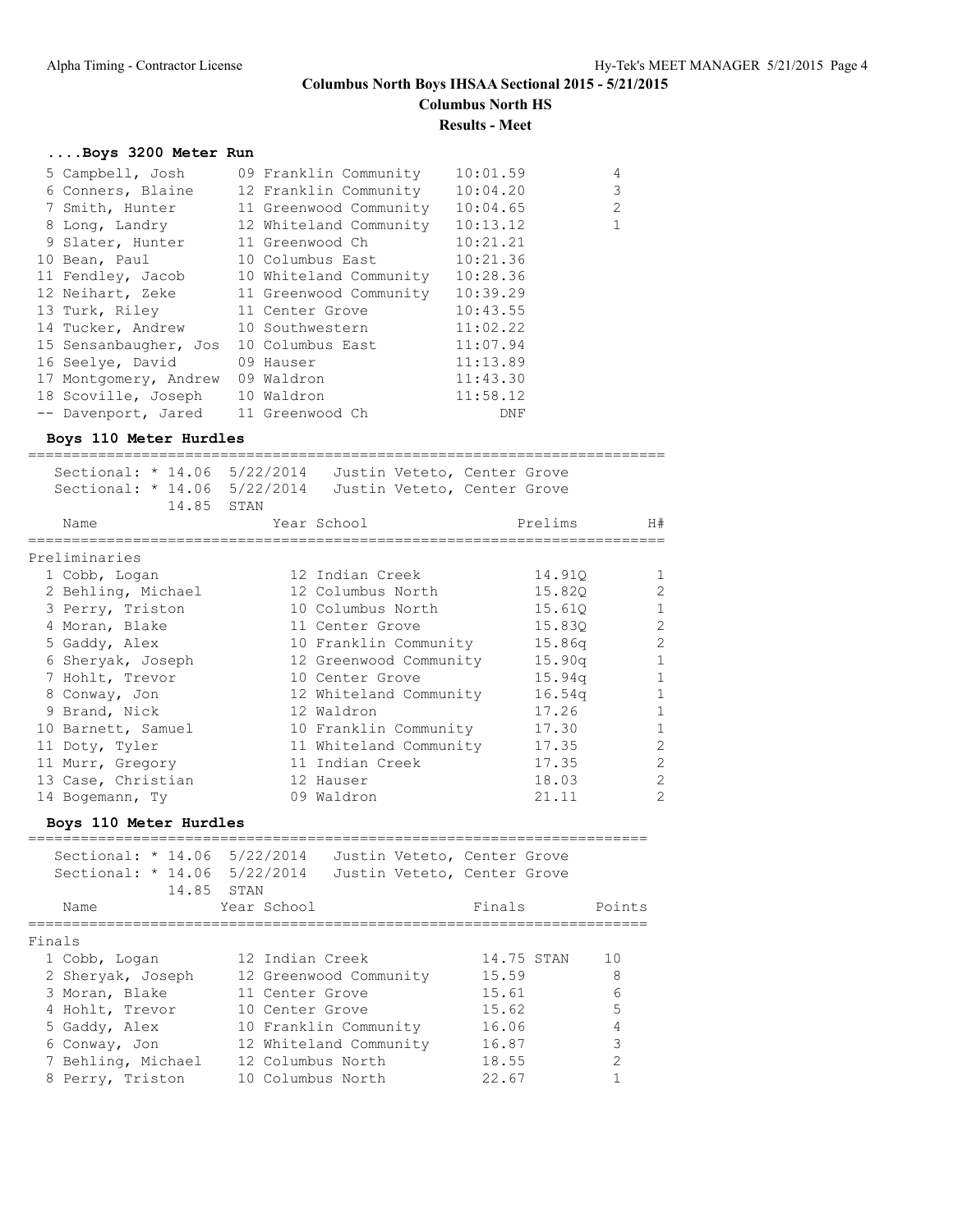**Boys 300 Meter Hurdles**

| Sectional: * 37.55 2013<br>38.78 STAN            |                        | Conner Stapleton, Center Grove           |                |               |
|--------------------------------------------------|------------------------|------------------------------------------|----------------|---------------|
| Name                                             | Year School            | Finals                                   |                | H# Points     |
| 1 Hohlt, Trevor                                  | 10 Center Grove        | ------------------------------<br>39.93  | 2              | 10            |
| 2 Sheryak, Joseph 12 Greenwood Community         |                        | 41.25                                    | $2^{\circ}$    | 8             |
| 3 Brand, Nick                                    | 12 Waldron             | 43.12                                    | 1              | 6             |
| 4 Huser, Justin                                  | 12 Columbus North      | 43.27                                    | $\overline{2}$ | 5             |
| 5 Doty, Tyler                                    | 11 Whiteland Community | 43.28                                    | $2^{\circ}$    | 4             |
| 6 Gaddy, Alex                                    | 10 Franklin Community  | 43.37                                    | 1              | 3             |
| 7 Brown, Jaylin                                  | 10 Indian Creek        | 43.62                                    | 1              | 2             |
| 8 Barnett, Samuel                                | 10 Franklin Community  | 44.49                                    | $2^{\circ}$    | $\mathbf{1}$  |
| 9 Case, Christian                                | 12 Hauser              | 44.69                                    | $\mathbf{1}$   |               |
| 10 Behling, Michael                              | 12 Columbus North      | 44.76                                    | 2              |               |
| 11 Moran, Blake                                  | 11 Center Grove        | 45.47                                    | 2              |               |
| 12 Leistner, Joseph 09 Whiteland Community 46.56 |                        |                                          | 1              |               |
| 13 Bogemann, Ty                                  | 09 Waldron             | 51.87                                    | 1              |               |
| Boys 4x100 Meter Relay                           |                        |                                          |                |               |
|                                                  |                        |                                          |                |               |
| Sectional: * 42.71 2009                          |                        | Columbus East, Columbus Eas              |                |               |
|                                                  |                        | D Davis, J McLaurine, D Wilson, A Miller |                |               |
| 42.65<br>STAN                                    |                        |                                          |                |               |
| School                                           |                        | Finals<br>;==========================    |                | H# Points     |
| 1 Center Grove                                   |                        | 42.76                                    |                | 2 10          |
| 1) Grimmer, Derek 12                             |                        | 2) Mason, Grant 10                       |                |               |
| 3) Smith, Zak 11                                 |                        | 4) Hohlt, Jackson 11                     |                |               |
| 2 Whiteland Community                            |                        | 43.29                                    | 2              | 8             |
| 1) Benson, Brandon 12                            |                        | 2) Ogega, Djimmon 10                     |                |               |
| 3) Patterson, Brandon 11                         |                        | 4) Walters, Jacob 11                     |                |               |
| 3 Columbus East                                  |                        | 44.96                                    | 2              | 6             |
| 1) Wilson, Cam 10                                |                        | 2) Edwards, Josiah 11                    |                |               |
| 3) Groover, Jason 11                             |                        | 4) Hogan, Jamon 09                       |                |               |
| 4 Indian Creek                                   |                        | 44.97                                    | 2              | 5             |
| 1) Abel, Tim 10                                  |                        | 2) Brown, Nic 12                         |                |               |
| 3) Cobb, Logan 12                                |                        | 4) Hogue, Bryce 10                       |                |               |
| 5 Franklin Community                             |                        | 45.87                                    | 2              | 4             |
| 1) Cox, Joshua 12                                |                        | 2) Murr, Travis 10                       |                |               |
| 3) Reed, Thomas 09                               |                        | 4) Voris, Lane 10                        |                |               |
| 6 Southwestern (Shelbyville)                     |                        | 47.56                                    |                | $1 \quad 3$   |
| 1) Acobert, Austin 09                            |                        | 2) Emerick, Adam 12                      |                |               |
| 3) Stevens, Zach 11                              |                        | 4) Meredith, Justin 12                   |                |               |
| 7 Greenwood Community                            |                        | 48.91                                    | 2              | 2             |
| 1) Thompson, Jacob 09                            |                        | 2) Meyers, Rj 09                         |                |               |
| 3) Tungate, Connor 12                            |                        | 4) Terhune, Conner 09                    |                |               |
| 8 Waldron                                        |                        | 51.00                                    | 1              | 1             |
| 1) Bogemann, Ty 09                               |                        | 2) Weaver, Nick 11                       |                |               |
| 3) Mitleider, Jan 11                             |                        | 4) Simpson, Collin 09                    |                |               |
| -- Columbus North                                |                        | DNF                                      | 2              | Dropped baton |
| 1) Moore, Weston 12                              |                        | 2) Ng, Andrew 12                         |                |               |
| 3) Burton, Mitchell 10                           |                        | 4) Roberts, Clay 12                      |                |               |
|                                                  |                        |                                          |                |               |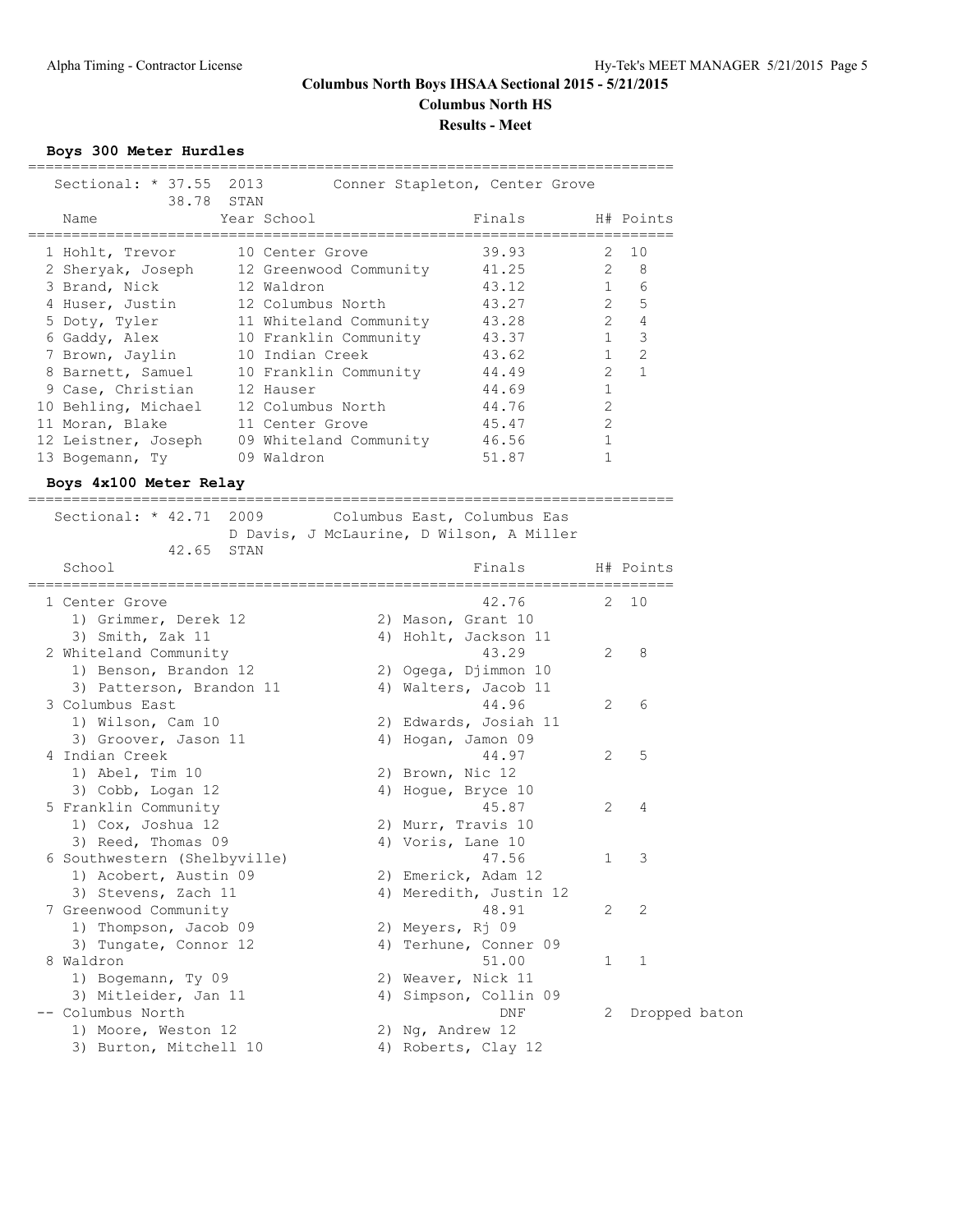**Results - Meet**

**Boys 4x400 Meter Relay**

========================================================================== Sectional: \* 3:20.52 2013 Center Grove, Center Grove C Stapleton, M Swann, E Tandy, J Veteto 3:21.06 STAN School **Finals** H# Points ========================================================================== 1 Center Grove 3:24.54 2 10 1) Smith, Zak 11 2) Hohlt, Jackson 11 3) Hart, Zach 12 4) Hohlt, Trevor 10 2 Whiteland Community 3:26.82 2 8 1) Benson, Brandon 12 2) Cloud, Shaw 11 3) Ogega, Djimmon 10 10 4) Walters, Jacob 11 3 Columbus North 3:30.62 2 6 1) Ng, Andrew 12 2) Pflueger, Robert 10 3) Larson, Trent 12 4) Wright, Joe 12 4 Columbus East 3:32.94 2 5 1) Thompson, Chase 12 2) O'Neal, T.C. 10 3) O'Neal, Steven 11 (4) Pettit, Caleb 09 5 Indian Creek 3:38.23 2 4 1) Hogue, Bryce 10 2) Brown, Jaylin 10 3) Cobb, Logan 12 (4) Sisson, Peyton 09 6 Franklin Community 3:40.14 2 3 1) Barnett, Samuel 10 and 2) Fromer, Tyler 09 3) Gaddy, Alex 10 4) Voris, Lane 10 7 Hauser 3:45.76 1 2 1) Benfield, Eli 10 2) Case, Christian 12 3) Rush, Owen 10 (4) Seim, Ryan 12 8 Greenwood Community 3:50.98 2 1 1) Oskins, Lucas 10 2) Terhune, Conner 09 3) Schroering, Alec 10 4) Sheryak, Joseph 12 9 Greenwood Christian Academy 1 3:52.08 1 1) Bowling, Mitchell 09 2) Huizinga, Gerrit 09 3) Davenport, Jared 11 4) Haltom, Ray 11 10 Waldron 3:52.58 1 1) Branam, Kaden 10 2) Brand, Nick 12 3) Johnson, Hank 10 4) Sipes, Ryon 11 **Boys 4x800 Meter Relay** ======================================================================= Sectional: \* 7:52.07 2010 Columbus North, Columbus Nor C Kelsey, A Beiriger, G Ocasio, A Diehn 7:56.23 STAN Finals Points ======================================================================= 1 Center Grove 8:13.37 10 1) Rhoten, Noah 10 2) Fill, Nathan 11 3) Stapleton, Grant 12 (4) Libke, Zane 10 2 Columbus North 8:16.94 8 1) Porter, Ben 12 2) Meyer, Eddie 12 3) Steward, Chandler 11 4) Wright, Joe 12

3 Franklin Community 8:23.08 6

4 Whiteland Community 6:31.38 5

 1) Campbell, Josh 09 2) McGaha, Chandler 10 3) Ellis, Ross 10 4) Tucker, Luke 11

1) Canary, Jared 11 2) Long, Landry 12 3) Merritt, Josh 12 4) Williams, Jared 11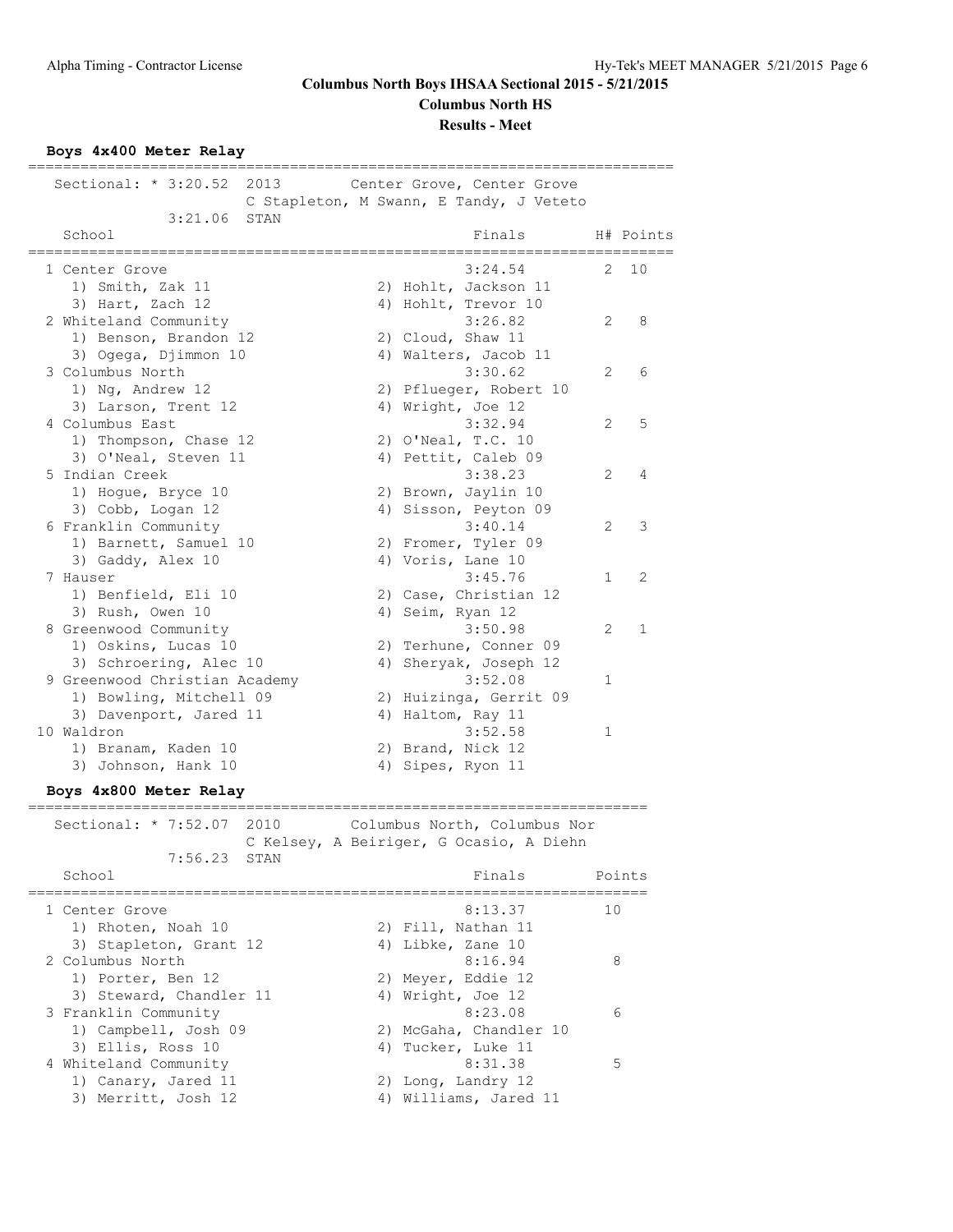## **....Boys 4x800 Meter Relay**

## **Boys High Jump**

|                                                | =============<br>Sectional: * 6-09.50 1987 Jeff Smith (GWOO), Greenwood<br>$6 - 04.00$ STAN                                          |               |              |
|------------------------------------------------|--------------------------------------------------------------------------------------------------------------------------------------|---------------|--------------|
| Name                                           | Year School                                                                                                                          | Finals Points |              |
|                                                | 1 Edwards, Josiah 11 Columbus East 6-01.00<br>5-06.00 5-08.00 5-10.00 6-00.00 6-01.00 6-02.00 6-03.00 6-04.00<br>0 0 0 XO XO P P XXX |               | 10           |
| $\circ$                                        | 2 O'Neal, T.C. 10 Columbus East 6-00.00<br>$5-06.00$ $5-08.00$ $5-10.00$ $6-00.00$ $6-01.00$<br>O O O XXX                            |               | 8            |
| $\Omega$                                       | 3 Goines, Christian 10 Center Grove 56-00.00<br>5-06.00 5-08.00 5-10.00 6-00.00 6-01.00<br>XO O O XXX                                |               | 6            |
|                                                | 4 Shackelford, Steff 10 Southwestern 5-10.00<br>5-06.00 5-08.00 5-10.00 6-00.00<br>O XO XO XXX                                       |               | 5            |
| $5 - 06.00$ $5 - 08.00$ $5 - 10.00$<br>O O XXX | 5 Doty, Tyler 11 Whiteland Community 5-08.00                                                                                         |               | 4            |
| 5-06.00 5-08.00 5-10.00<br>O O XXX             | 6 Abel, Tim 10 Indian Creek 55-08.00                                                                                                 |               | 3            |
| $5 - 06.00$ $5 - 08.00$ $5 - 10.00$            | 7 Gaddy, Alex 10 Franklin Community J5-08.00                                                                                         |               | 2            |
| 5-06.00 5-08.00 5-10.00                        | XXO O XXX<br>8 Huser, Harley 10 Columbus North J5-08.00                                                                              |               | $\mathbf{1}$ |
| $5 - 06.00$ $5 - 08.00$<br>XXO XXX             | 0 XO XXX<br>9 Branam, Kaden 10 Waldron                                                                                               | $5 - 06.00$   |              |
| $5 - 06.00$<br>XXX                             | -- Line, Trent 10 Center Grove                                                                                                       | NH.           |              |
| $5 - 06.00$<br>XXX                             | -- Chadwell, Hunter 12 Franklin Community MH                                                                                         |               |              |
| $5 - 06.00$<br>XXX                             | -- Graber, Collin 09 Greenwood Community MH                                                                                          |               |              |
| $5 - 06.00$<br>XXX                             | -- King, Alex 09 Columbus North                                                                                                      | NH            |              |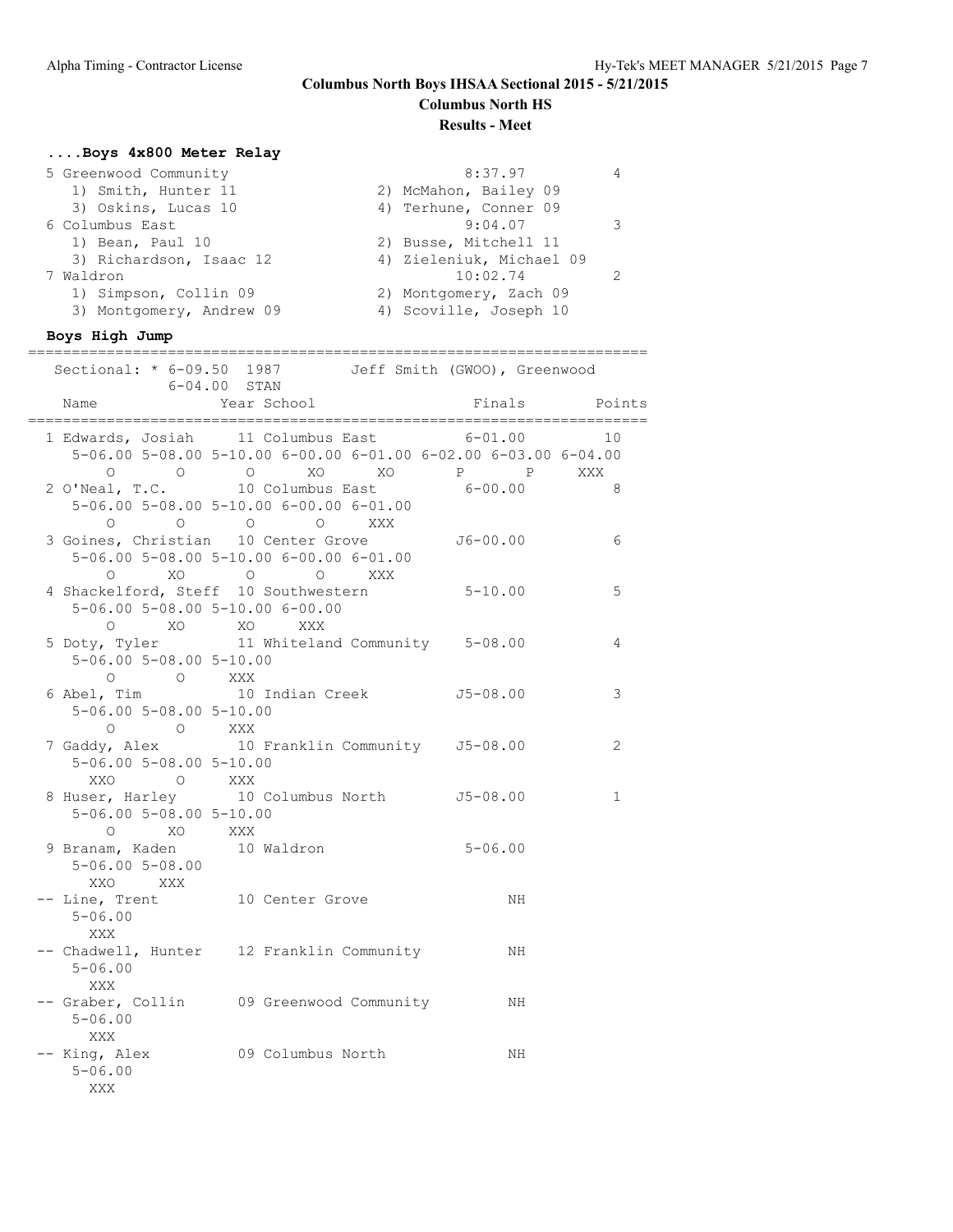**Columbus North Boys IHSAA Sectional 2015 - 5/21/2015**

# **Columbus North HS**

**Results - Meet**

## **....Boys High Jump**

-- Coy, Matt 09 Indian Creek NH 5-06.00 XXX

**Boys Pole Vault**

| Sectional: * 15-06 2009 Tanner Riley, Center Grove |                                                                                                                                                                                                             |             |                           |                                        |                      |
|----------------------------------------------------|-------------------------------------------------------------------------------------------------------------------------------------------------------------------------------------------------------------|-------------|---------------------------|----------------------------------------|----------------------|
|                                                    | $14 - 04.00$ STAN                                                                                                                                                                                           |             |                           |                                        |                      |
|                                                    | Name<br>=======================                                                                                                                                                                             | Year School |                           | Finals<br>---------------------------- | Points               |
|                                                    | 1 Maness, Elijah 12 Indian Creek<br>9-04.00 9-10.00 10-04.00 10-10.00 11-04.00 11-10.00 12-04.00 12-10.00<br>P<br>$\mathbb P$                                                                               | P           | P 0 0                     | $12 - 04.00$                           | 10<br>$\circ$<br>XXX |
|                                                    | 2 Hall, Josh<br>9-04.00 9-10.00 10-04.00 10-10.00 11-04.00 11-10.00 12-04.00 12-10.00                                                                                                                       |             | 10 Center Grove J12-04.00 |                                        | 8<br>XXX             |
|                                                    | P P P P D O XO O<br>3 Buffo, Matt 12 Columbus East 11-10.00 6<br>$9-04.00$ $9-10.00$ $10-04.00$ $10-10.00$ $11-04.00$ $11-10.00$ $12-04.00$<br>P                                                            | P P O       | O XO                      | $11 - 10.00$                           | XXX                  |
|                                                    | 4 Utterback, Payton 10 Franklin Community J11-10.00<br>$9-04.00$ $9-10.00$ $10-04.00$ $10-10.00$ $11-04.00$ $11-10.00$ $12-04.00$<br>P P XXO O XO XO XO<br>5 Ballain, Jacob 10 Whiteland Community 10-10.00 |             |                           |                                        | 5<br>XXX             |
|                                                    | $9-04.00$ $9-10.00$ $10-04.00$ $10-10.00$ $11-04.00$<br>$\mathbb{P}$<br>P                                                                                                                                   | $\mathbb P$ | O XXX                     |                                        | $\overline{4}$       |
|                                                    | 6 Fehribach, Grant 09 Columbus North 10-04.00<br>$9-04.00$ $9-10.00$ $10-04.00$ $10-10.00$                                                                                                                  |             |                           |                                        | 3                    |
|                                                    | P P O XXX<br>7 France, A.J. 11 Whiteland Community J10-04.00<br>$9-04.00$ $9-10.00$ $10-04.00$ $10-10.00$<br>$\circ$<br>$\circ$                                                                             | XO XXX      |                           |                                        | 2                    |
|                                                    | 8 Millwood, Chase 11 Columbus North J10-04.00<br>$9-04.00$ $9-10.00$ $10-04.00$ $10-10.00$<br>$\mathbf{P}$<br>$\mathbf{P}$                                                                                  | XXO         | XXX                       |                                        | 1                    |
|                                                    | -- Tungate, Connor 12 Greenwood Community MH<br>$9 - 04.00$<br>XXX                                                                                                                                          |             |                           |                                        |                      |
|                                                    | -- Murr, Gregory 11 Indian Creek<br>$9 - 04.00$<br>XXX                                                                                                                                                      |             |                           | NH                                     |                      |
|                                                    | -- Sanchez, Pedro 10 Columbus East<br>$9 - 04.00$<br>XXX                                                                                                                                                    |             |                           | NH                                     |                      |
|                                                    | -- Walsh, Connor 09 Center Grove<br>$9 - 04.00$<br>XXX                                                                                                                                                      |             |                           | NH                                     |                      |

#### **Boys Long Jump**

======================================================================= Sectional: \* 23-06.50 1987 Jeff Smith (GWOO), Greenwood 22-02.50 STAN Name Year School **Finals** Points ======================================================================= 1 O'Neal, Steven 11 Columbus East 21-10.00 10 20-02 20-02 21-01.50 19-05 21-03.75 21-10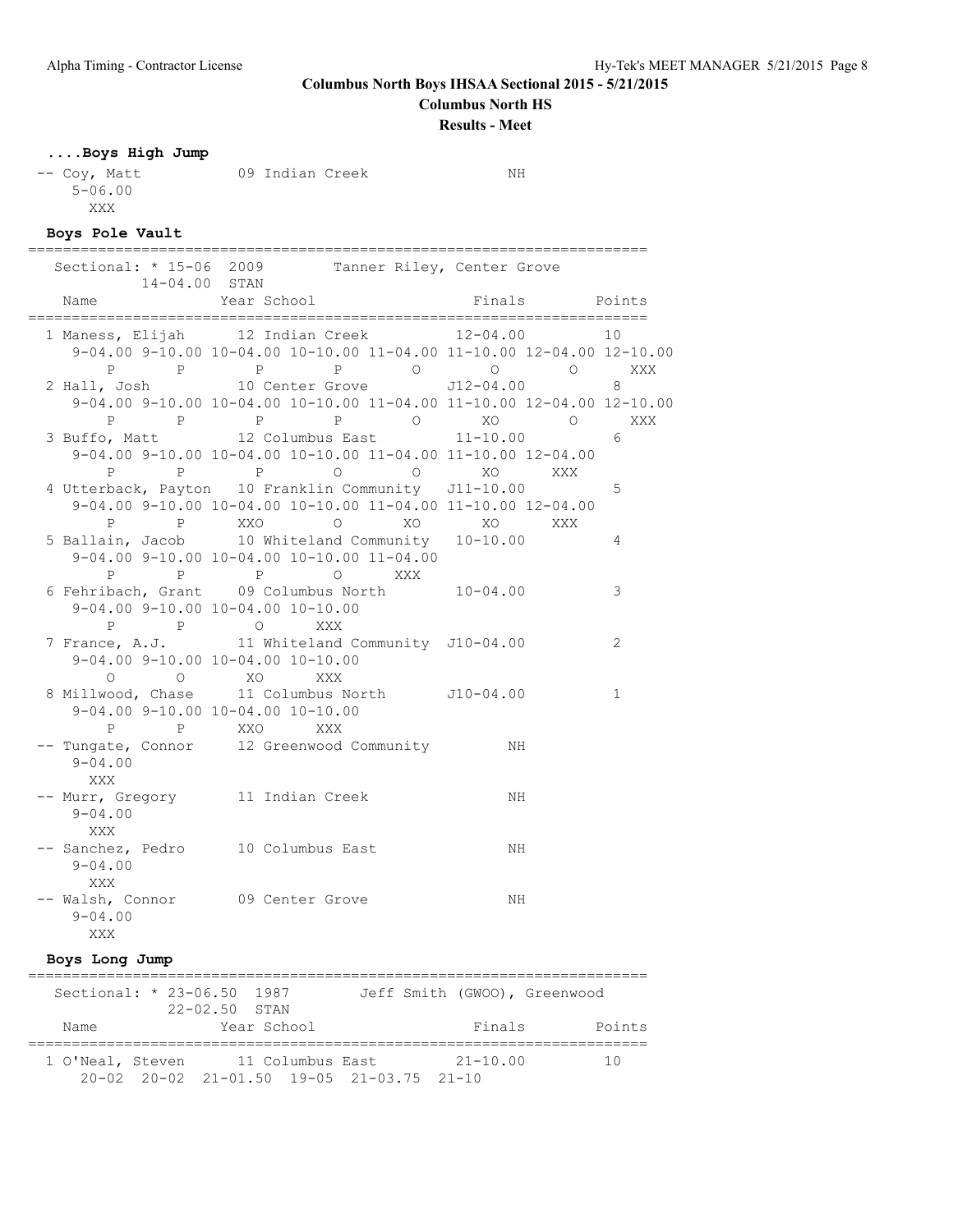## **....Boys Long Jump**

| 2 Burton, Mitchell 10 Columbus North 21-09.00                                                                                      | 8 <sup>8</sup> |
|------------------------------------------------------------------------------------------------------------------------------------|----------------|
| 21-07 FOUL FOUL 21-06.25 21-09 21-03                                                                                               |                |
| 3 Algee, Alex 11 Columbus North 20-10.50 6                                                                                         |                |
| 20-10.50 FOUL 20-06.50 FOUL 20-09 20-02.75<br>20-10.50 FOUL 20-06.50 FOUL 20-09 20-02.75<br>4 Abel, Tim 10 Indian Creek 20-09.00 5 |                |
|                                                                                                                                    |                |
| 19-10.75 20-09 19-08 20-06 20-04.50 20-08                                                                                          |                |
| 5 Mroz, Luke 12 Center Grove 20-04.00 4                                                                                            |                |
| 20-04 20-00 19-06 19-11 19-05.25 FOUL                                                                                              |                |
| 6 Cox, Joshua (a) 12 Franklin Community (20-02.00                                                                                  |                |
| FOUL FOUL 20-02 FOUL 19-02.25 FOUL                                                                                                 |                |
| roul roum 20-02 roum 19-02.25 roum<br>7 Meredith, Justin 12 Southwestern 19-09.50                                                  | $\sim$ 2       |
| FOUL 18-03.25 19-06 19-07.50 19-07 19-09.50                                                                                        |                |
| 8 Seim, Ryan 12 Hauser 19-07.50                                                                                                    | $\overline{1}$ |
| FOUL 19-03.50 19-07.50 17-09 FOUL 18-02                                                                                            |                |
| 9 Barnett, Samuel 10 Franklin Community 19-05.00                                                                                   |                |
| 19-05 18-02.50 FOUL FOUL 17-07 18-05.75                                                                                            |                |
| 10 Ogega, Djimmon 10 Whiteland Community 19-02.00                                                                                  |                |
| $18-05$ $18-10.75$ $19-02$                                                                                                         |                |
| 11 Simpson, Caleb 11 Columbus East 18-11.00                                                                                        |                |
| 17-04 17-11 18-11                                                                                                                  |                |
| 12 Meyers, Rj 69 Greenwood Community 18-02.50                                                                                      |                |
| 18-02.50 16-08.25 17-04                                                                                                            |                |
| 13 Haltom, Ray 11 Greenwood Ch<br>$18 - 01.00$                                                                                     |                |
| FOUL 18-01 FOUL                                                                                                                    |                |
| 14 Bolin, Samm 10 Center Grove 17-04.25                                                                                            |                |
| 17-04.25 FOUL FOUL                                                                                                                 |                |
| 15 Branam, Kaden 10 Waldron<br>$17 - 02.75$                                                                                        |                |
| $16-06.75$ $17-02.75$ $16-01$                                                                                                      |                |
| 16 Bogemann, Ty 09 Waldron 15-11.50                                                                                                |                |
| 15-11.50 14-09.75 15-00                                                                                                            |                |
| 17 Coy, Austin 11 Indian Creek 15-07.00                                                                                            |                |
| 14-07 15-07 13-06.50                                                                                                               |                |

# **Boys Shot Put**

|  | Sectional: * 59-09.50 1979 Kelly McCory (JENCO), Jennings Co                                                           |                |
|--|------------------------------------------------------------------------------------------------------------------------|----------------|
|  | 54-11.00 STAN<br>Name Year School<br>Finals Points                                                                     |                |
|  | 1 Hendricks, Tyler 12 Franklin Community 49-10.50 10<br>45-06 49-10.50 47-04 46-01 48-07 49-07.50                      |                |
|  | 2 Myers, Rhett 11 Columbus East 49-01.00                                                                               | 8              |
|  | FOUL 46-05.50 44-01 48-04 48-05 49-01<br>3 Hart, Ethan 10 Center Grove 48-00.00<br>47-11 FOUL 47-05.50 48-00 FOUL FOUL | 6              |
|  | 4 Smith, Dayan 12 Greenwood Community 47-02.00<br>47-02 45-01 44-03 45-11 47-00 46-00.50                               | 5              |
|  | 5 Wolford, Hunter 10 Columbus North 46-08.50<br>45-01 45-11 46-03 44-09.50 FOUL 46-08.50                               | $\overline{4}$ |
|  | 6 Kruchten, Aaron 11 Columbus East 46-01.00<br>FOUL 46-01 45-03 45-03 FOUL 42-08                                       | 3              |
|  | 7 Clark, Spencer 11 Franklin Community 44-04.00<br>FOUL 42-04 42-08 42-09 44-01 44-04                                  | $\mathcal{L}$  |
|  | 8 Lowry, Dalton 11 Whiteland Community 44-03.50<br>41-04.50 43-10 41-07 44-03.50 FOUL 43-04                            |                |
|  |                                                                                                                        |                |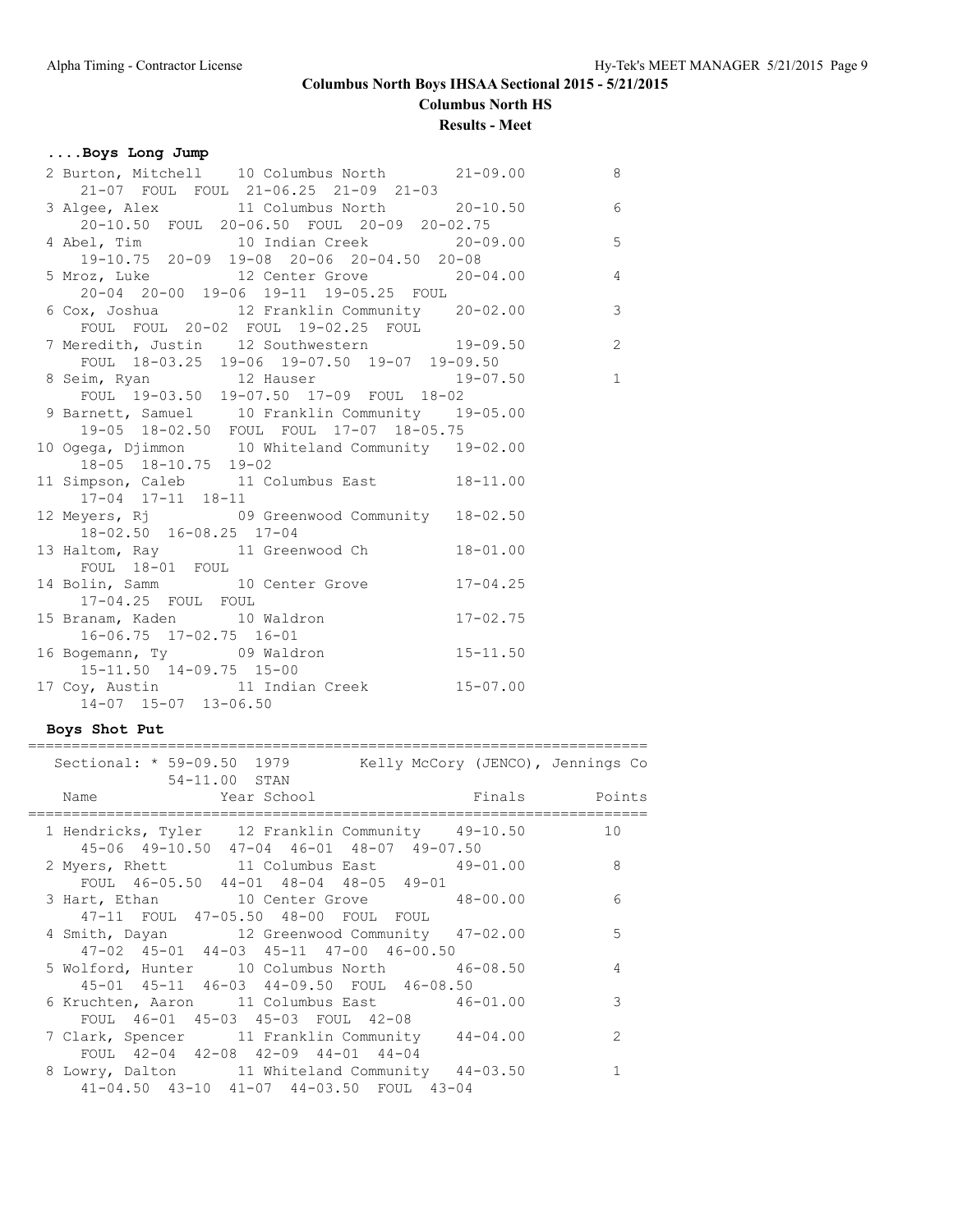**Columbus North Boys IHSAA Sectional 2015 - 5/21/2015**

# **Columbus North HS**

# **Results - Meet**

#### **....Boys Shot Put**

| 9 DeDomenic, Steven 11 Columbus North 44-03.00     |              |
|----------------------------------------------------|--------------|
| FOUL 43-07 40-00 FOUL 41-06 44-03                  |              |
| 10 Linder, Jeffrey 12 Greenwood Community 41-03.00 |              |
| FOUL 41-03 FOUL                                    |              |
| 11 Chupp, Drew 10 Center Grove 39-10.00            |              |
| FOUL 36-03 39-10                                   |              |
| 12 Parmer, Elijah 12 Edinburgh                     | $38 - 05.50$ |
| 36-04.50 38-05.50 FOUL                             |              |
| 13 Benfield, Eli 10 Hauser                         | $38 - 03.50$ |
| 38-03.50 37-05.25 3-09                             |              |
| 14 McGillem, Ryan 09 Indian Creek                  | $35 - 11.00$ |
| $33 - 09$ $32 - 05$ $35 - 11$                      |              |
| 15 Benedict, Kyle 12 Hauser                        | $35 - 06.00$ |
| FOUL 35-06 33-01                                   |              |
| 16 Maness, Noah 10 Indian Creek                    | $34 - 10.50$ |
| $34 - 09.50$ $34 - 10.50$ $33 - 00$                |              |
| 17 Mitleider, Jan 11 Waldron                       | $34 - 06.50$ |
| FOUL 34-06.50 34-00                                |              |
| 18 Betterton, Austin 12 Waldron                    | $32 - 07.00$ |
| 32-07 25-05.50 31-05                               |              |
| -- Emberton, Ryder 10 Whiteland Community FOUL     |              |
| FOUL FOUL FOUL                                     |              |

#### **Boys Discus Throw**

======================================================================= Sectional: \* 188-04 1979 Kelly McCory (JENCO), Jennings Coun 163-11 STAN Name Year School **Finals** Points ======================================================================= 1 Tidd, Cameron 11 Center Grove 170-06.00 STAN 10 158-07 FOUL 170-06 165-09 166-11 FOUL 2 Emberton, Ryder 10 Whiteland Community 149-10.00 8 137-00 145-05 149-10 149-10 141-03 146-01 3 Schoeberl, Drew 11 Columbus North 143-01.00 6 143-01 136-00 139-03 137-02 134-08 136-11 4 Myers, Rhett 11 Columbus East 142-05.00 5 142-05 136-06 131-11 138-11 FOUL FOUL 5 Followell, Ezra 12 Columbus North 137-00.00 4 134-04 137-00 133-02 135-08 FOUL 133-11 6 Kruchten, Aaron 11 Columbus East 130-04.00 3 112-06 130-04 115-00 118-00 123-06 122-01 7 Maness, Noah 10 Indian Creek 128-06.00 2 122-00 128-05 128-06 100-00 122-00 128-03 8 Hendricks, Tyler 12 Franklin Community 127-10.00 1 121-04 121-09 127-10 FOUL 127-02 121-08 9 Alderson, Evan 12 Greenwood Community 123-02.00 123-02 116-04 FOUL FOUL FOUL FOUL 10 Berry, Xakari 12 Franklin Community 122-08.00 116-02 115-07 122-08 11 Trotter, Pete 10 Hauser 118-06.00 117-06 115-04 118-06 12 Mitleider, Jan 11 Waldron 118-02.00 118-02 102-05 101-05 13 Parmer, Elijah 12 Edinburgh 116-05.00 110-09 113-02 116-05